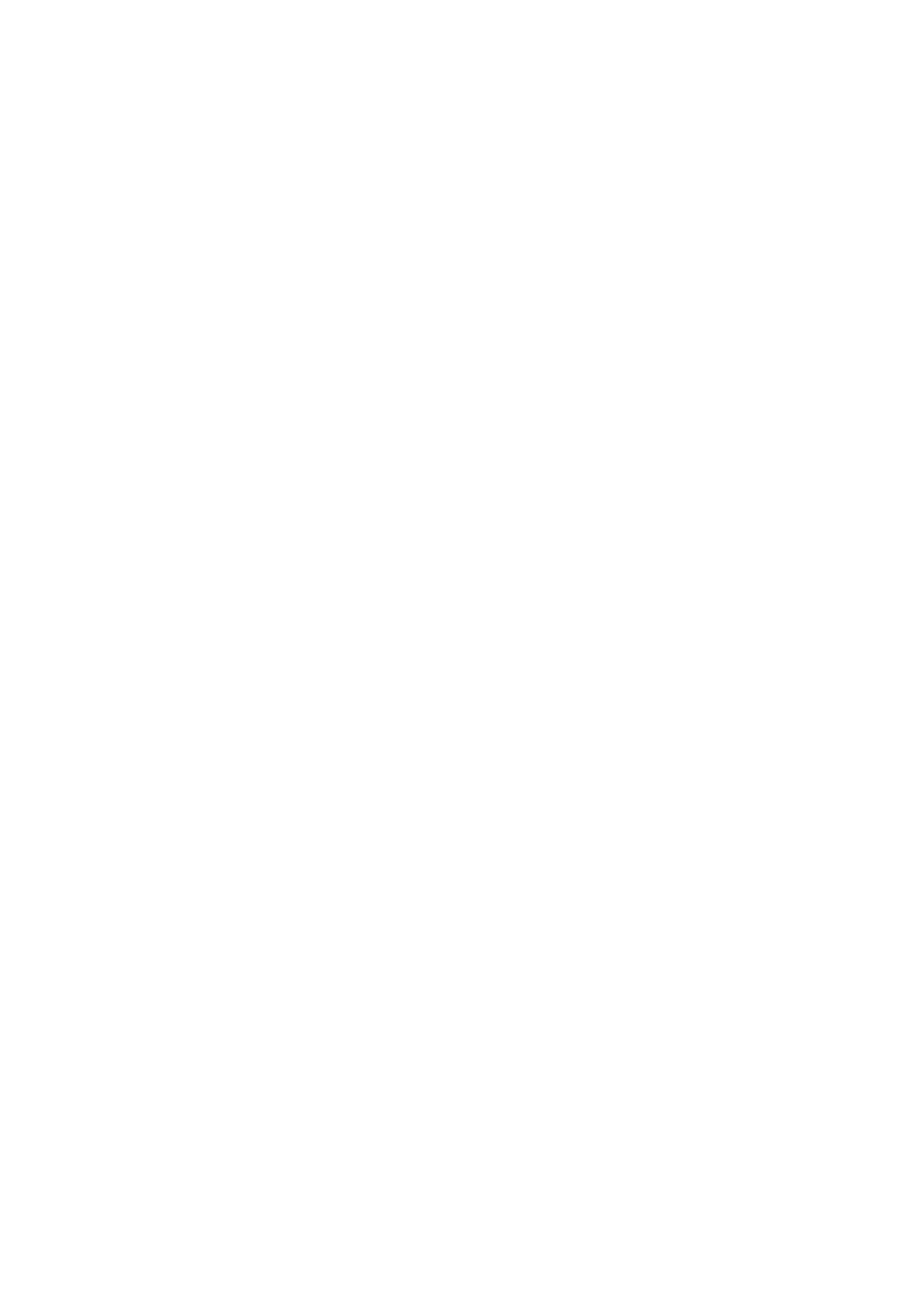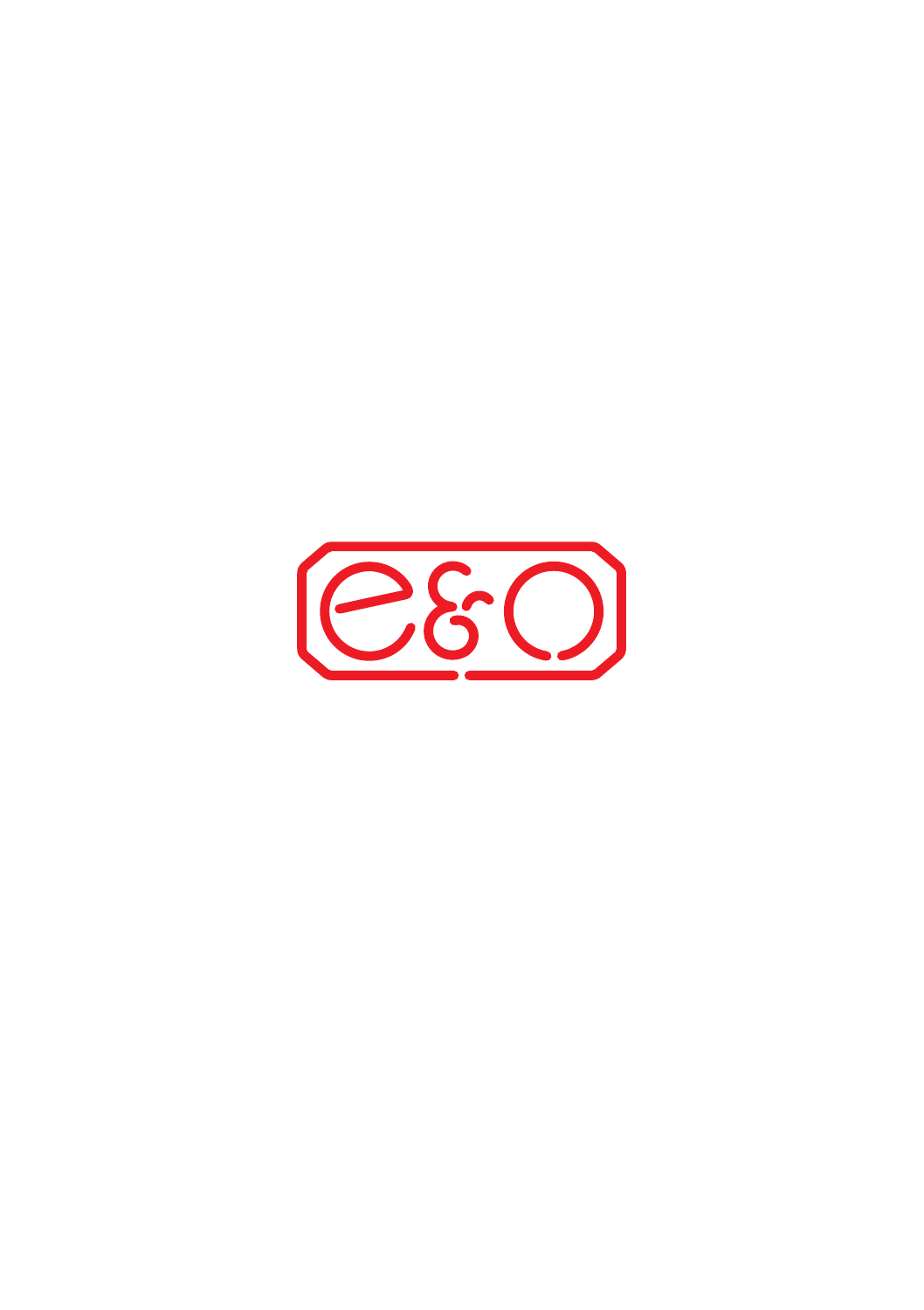### HAPPY HOUR AT E&O BAR

*Monday - Friday 3pm - 6pm* Buy two of the same happy hour cocktails for £15 50% off dim sum below

#### HAPPY HOUR COCKTAILS

*passion fruit martini* finlandia vodka, passion fruit puree, lime juice, sugar syrup 12.00 *elderflower daiquiri* bacardi carta blanca, lime juice, elderflower cordial 12.00

*mandarin spritz*  mandarin napoleon liquor, soda water, prosecco 13.00 *gin smash*  tanqueray gin. basil syrup, lime juice, tonic water 12.00

*americano negroni* punt&mes vermouth, campari, soda water 12.00 *tanqueray & tonic* 12.00 *finlandia & tonic* 12.00

### BAR FOOD

*edamame, kimchi butter* 5.00

*prawn & chive dumpling (contains pork)* 10.00

*chicken san choi bau, chilli peanuts, crispy shallots, beansprouts, mint & coriander* 15.00

*pork char siu buns, cherry hoisin* 10.00

*chilli salt squid, adjud sauce*  10.50

*confit duck & cucumber spring rolls*  10.00

*chicken/vegetable gyoza, korean chilli sauce* 9.00

*sweet soy marinated chicken yakitori, togarashi, goma*  9.00

*chopped salad sambal chicken or prawns* 10.50 / 12.50

*If you have any allergies or dietary requirements, please speak to a member of staff. Discretionary service charge of 12.5% will be added to all bills.*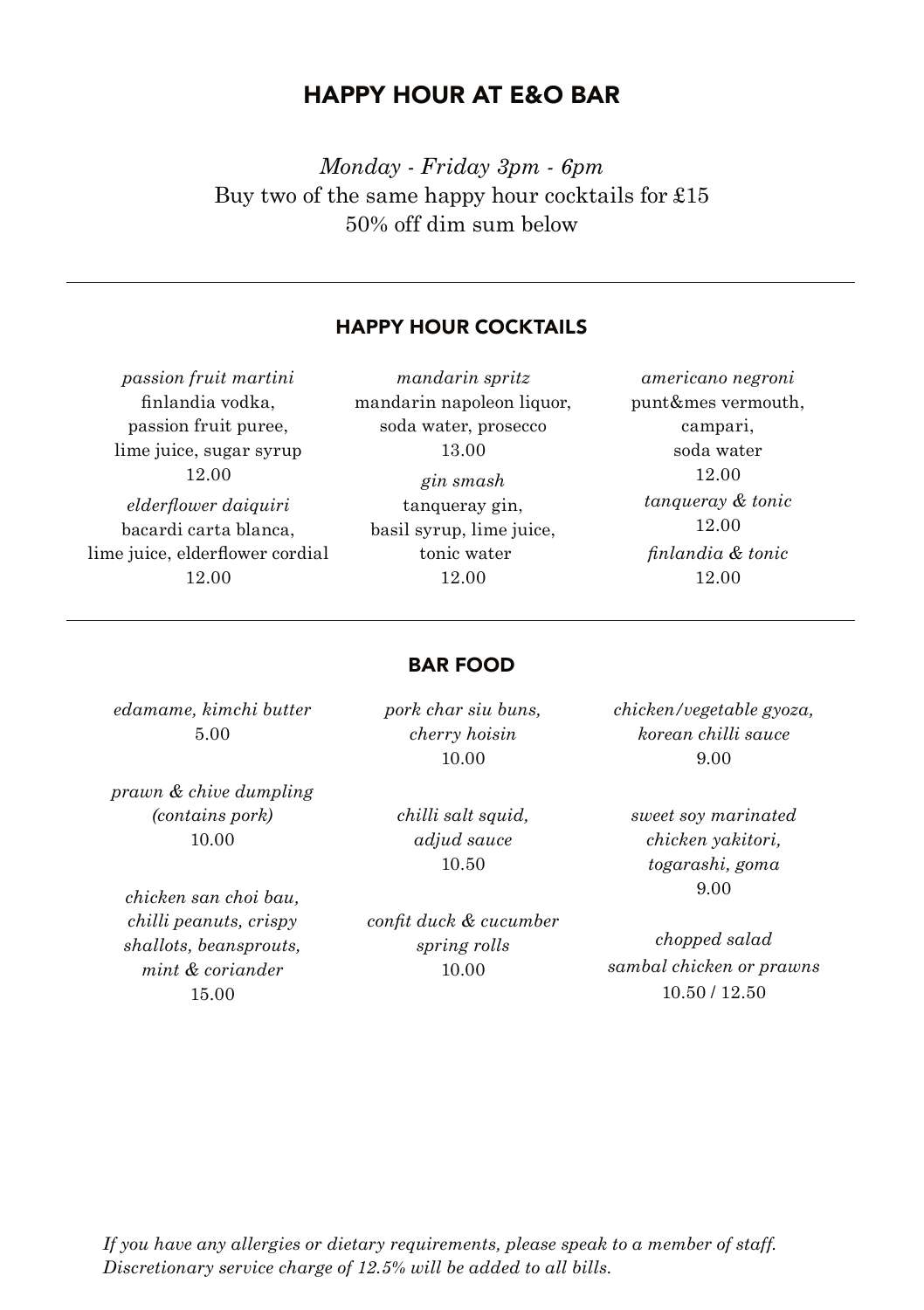| <b>WHISKEY / WHISKY</b>     | 50ml  |
|-----------------------------|-------|
| auchentoshan 3 wood         | 11.00 |
| bulleit                     | 12.00 |
| buffalo trace               | 10.00 |
| chivas regal                | 10.00 |
| dalmore 18yr                | 20.00 |
| dalmore king alexander      | 25.00 |
| bowmore 15yr                | 14.00 |
| eagle rare 17yr             | 20.00 |
| elijah craig                | 12.00 |
| gentleman jack              | 11.00 |
| glenkinchie                 | 10.00 |
| jack daniels                | 9.50  |
| jack daniels single barrel  | 14.00 |
| jameson                     | 10.00 |
| johnnie walker black label  | 11.00 |
| johnnie walker blue label   | 35.00 |
| lagavulin 16yr              | 16.00 |
| laphroaig 10yr              | 12.00 |
| makers mark                 | 10.00 |
| makers 46                   | 12.00 |
| jim beam rye                | 10.00 |
| highland park 12yr          | 12.00 |
| nikka barrel                | 12.00 |
| oban                        | 12.00 |
| suntory hakushu 12yr        | 15.00 |
| talisker                    | 14.00 |
| whistle pig rye             | 11.00 |
| woodford reserve            | 12.00 |
| woodford reserve double oak | 20.00 |
| yamazaki 12yr               | 23.00 |
| yamazaki 18yr               | 50.00 |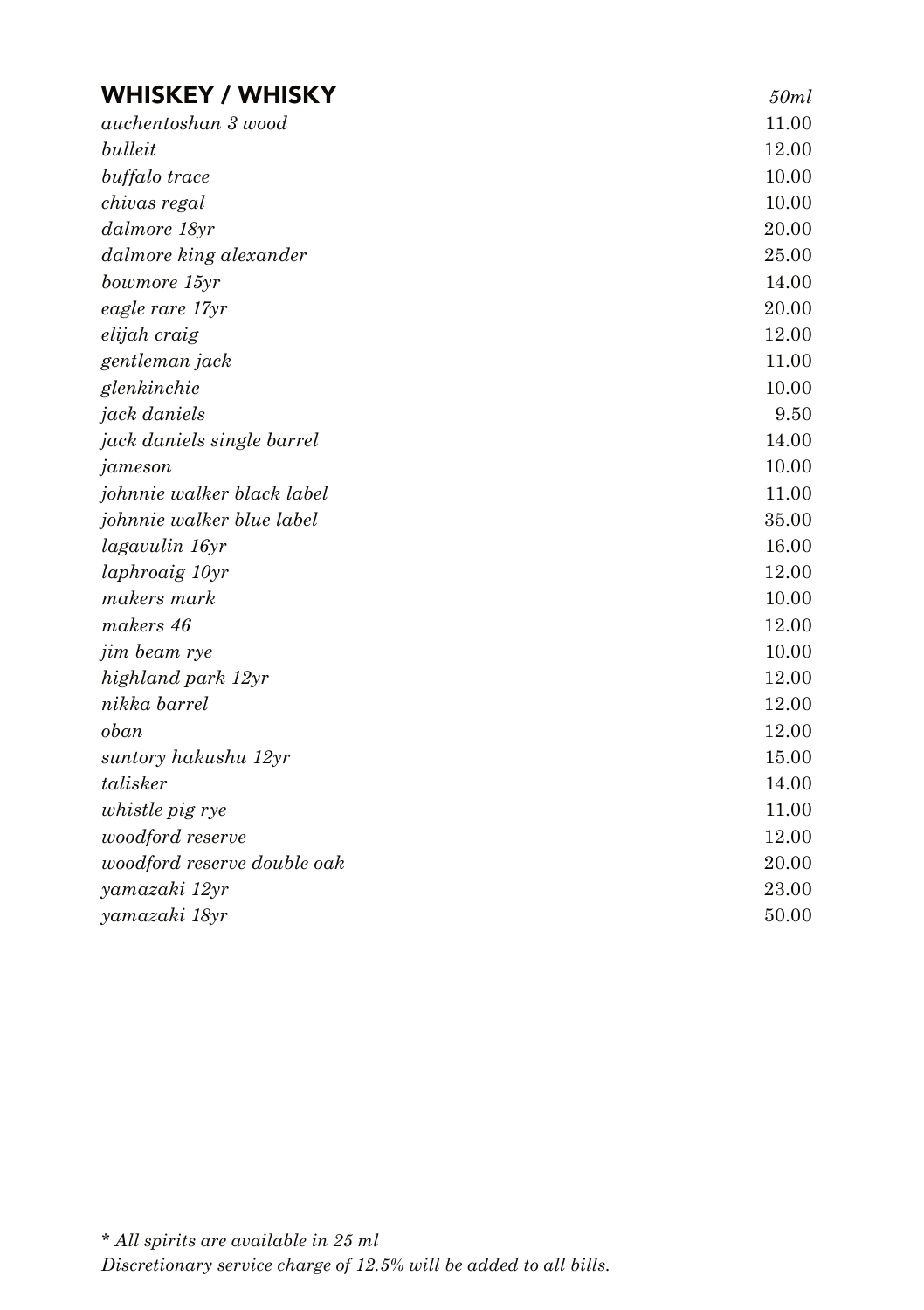| <b>GIN</b>            | 50ml  |
|-----------------------|-------|
| aviation              | 11.00 |
| bombay sapphire       | 9.00  |
| elephant gin          | 14.00 |
| gin mare              | 14.00 |
| hendricks             | 11.00 |
| <i>jensen old tom</i> | 10.00 |
| lantic                | 12.00 |
| monkey 47             | 14.00 |
| no <sub>3</sub>       | 14.00 |
| opihr                 | 10.00 |
| $\alpha$              | 13.00 |
| pink pepper           | 13.50 |
| portobello            | 12.00 |
| portofino             | 12.00 |
| roku                  | 14.00 |
| salcombe gin rose     | 11.00 |
| sipsmith              | 10.00 |
| star of bombay        | 11.00 |
| tangueray 10          | 13.00 |
| tangueray             | 10.00 |

# TEQUILA *50ml*

| arette reposado      | 11.00 |
|----------------------|-------|
| casamigos blanco     | 13.00 |
| casamigos anejo      | 15.00 |
| don julio blanco     | 11.00 |
| don julio reposado   | 12.00 |
| don julio anejo      | 13.00 |
| el jimador blanco    | 10.00 |
| el jimador reposado  | 11.00 |
| ortaleza blanco      | 15.00 |
| herradura plata      | 10.00 |
| herradura reposado   | 13.00 |
| herradura anejo      | 15.00 |
| <i>patron silver</i> | 14.00 |
| patron reposado      | 15.00 |
| <i>patron</i> anejo  | 16.00 |
| quirquiriqui mezcal  | 12.00 |
|                      |       |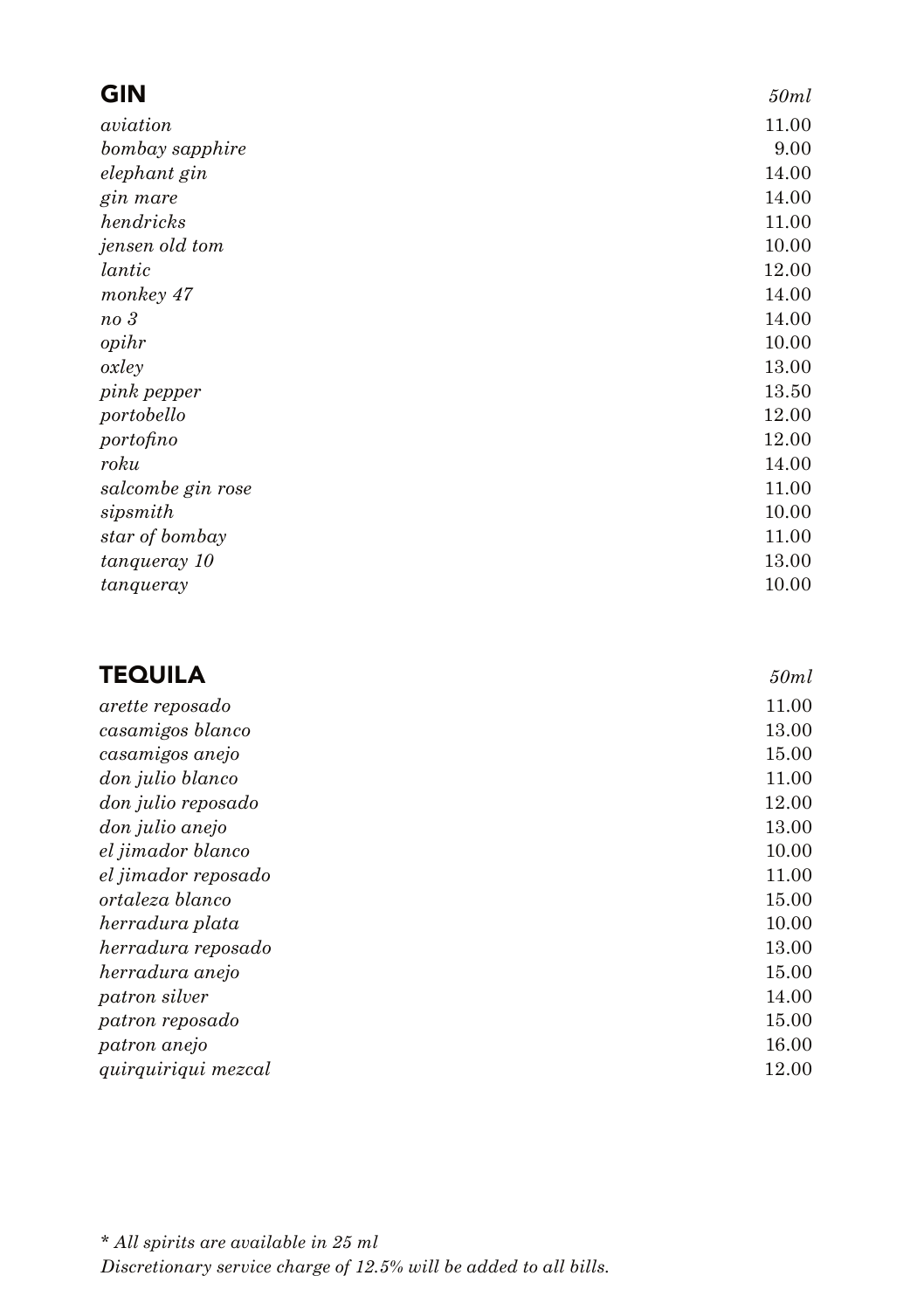# **COCKTAILS**

*thyme's up* konik's tail vodka, aperol, thyme syrup, soda water 12.00 *sakerinha* karatamba sake, umeshu sake, lime, brown sugar 12.00 *berry choc* tanqueray gin, st. germain liqueur, créme de cacao, strawberry purée, lemon juice 12.00 *hemming ray* tanqueray gin, luxardo maraschino liqueur, créme de framboise, grapefruit juice, lemon bitters 12.00 *four different ways*  bacardi 4 rum, velvet falernum, cointreau, chocolate bitters, lime juice, sugar syrup 12.00 *the riddler* tanqueray gin, peppermint syrup, lime juice 14.00 *darker sooner* bulleit bourbon, punt&mes vermouth, d.o.m bénédictine, peychaud bitters 14.00 *lychee colada* hakutsuru sake, finlandia vodka, coco lópez, lime juice, passion fruit syrup, lychee juice 12.00 *mata mata* quiquiriqui mezcal, cointreau, fresh orange juice, cinnamon syrup, lime juice 15.00 *chilli cucumber margarita* el jimador reposado, cucumber slices, red bird's eye chilli, lime juice, triple sec 12.00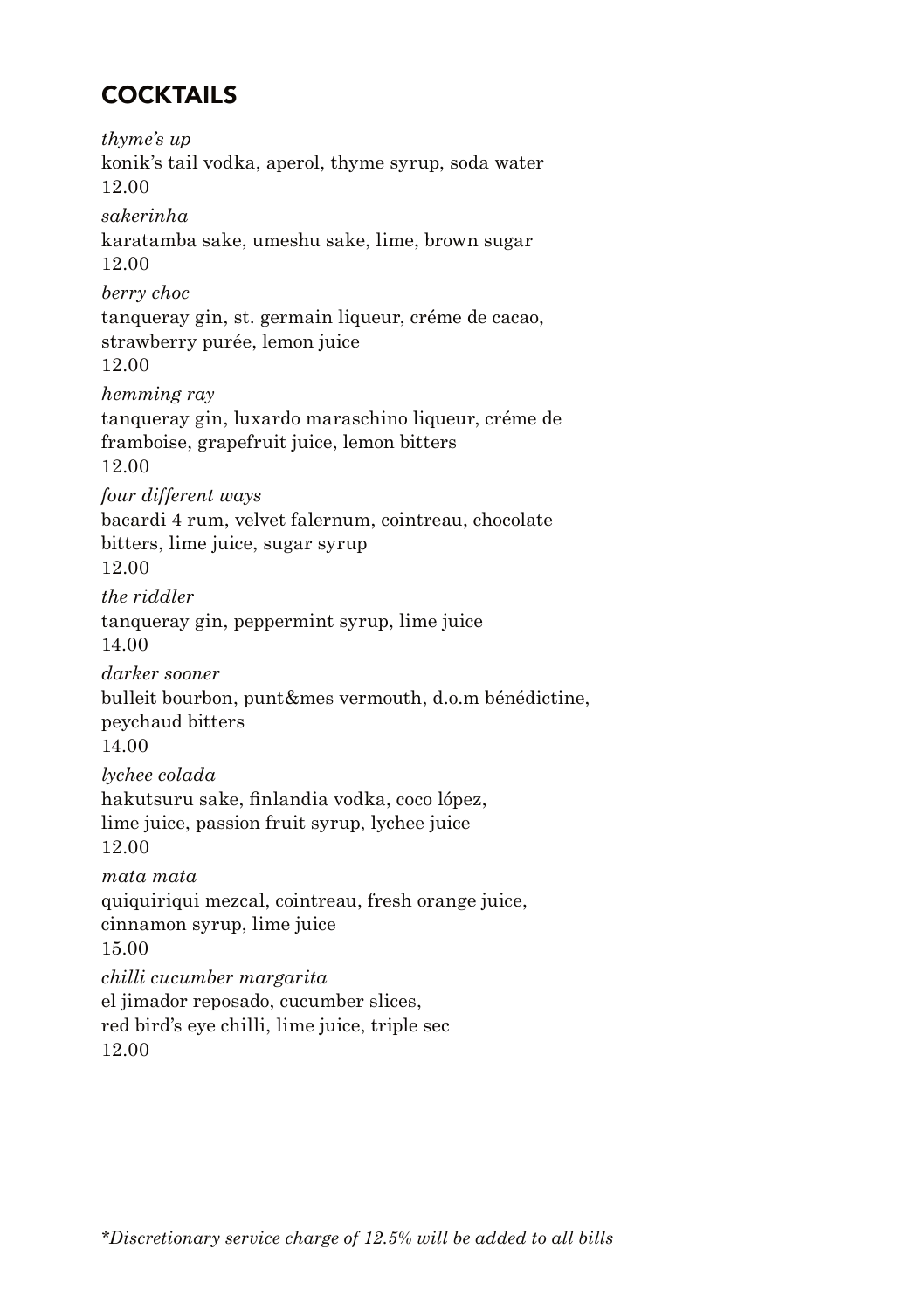### BEER

| $dr$ aft      | $\frac{1}{2}$ pint | pint |
|---------------|--------------------|------|
| kirin ichiban | 3.50               | 7.00 |
| bottle        |                    |      |
| asahi         |                    | 6.00 |
| sol           |                    | 6.00 |
|               |                    |      |
|               |                    |      |

## CIDER

Aspall 6.00 and 5.000 and 5.000 and 5.000 and 5.000 and 5.000 and 5.000 and 5.000 and 5.000 and 5.000 and 5.00

# NON ALCOHOLIC DRINKS

*eastern passion* passion fruit, pineapple, saffron, mint, raspberry 4.50 *lychee fizz* lychee, lemon, cucumber, mint, soda 4.50 *virgin mojito* fresh mint, lime, apple, soda 4.50

### NON - ALCHOLOLIC APERITIF

*seedlip apple highball* seedlip garden 108, apple juice, maple syrup, lemon juice, soda 12.00 *seedlip nogroni* seedlip spice 94, aecorn bitter, aecorn aromatic 12.00 *seedlip garden 108 / seedlip spice 94 & tonic* 10.00 *crodino aperitif* aromatic, bittersweet aperitif with orange flavour 5.50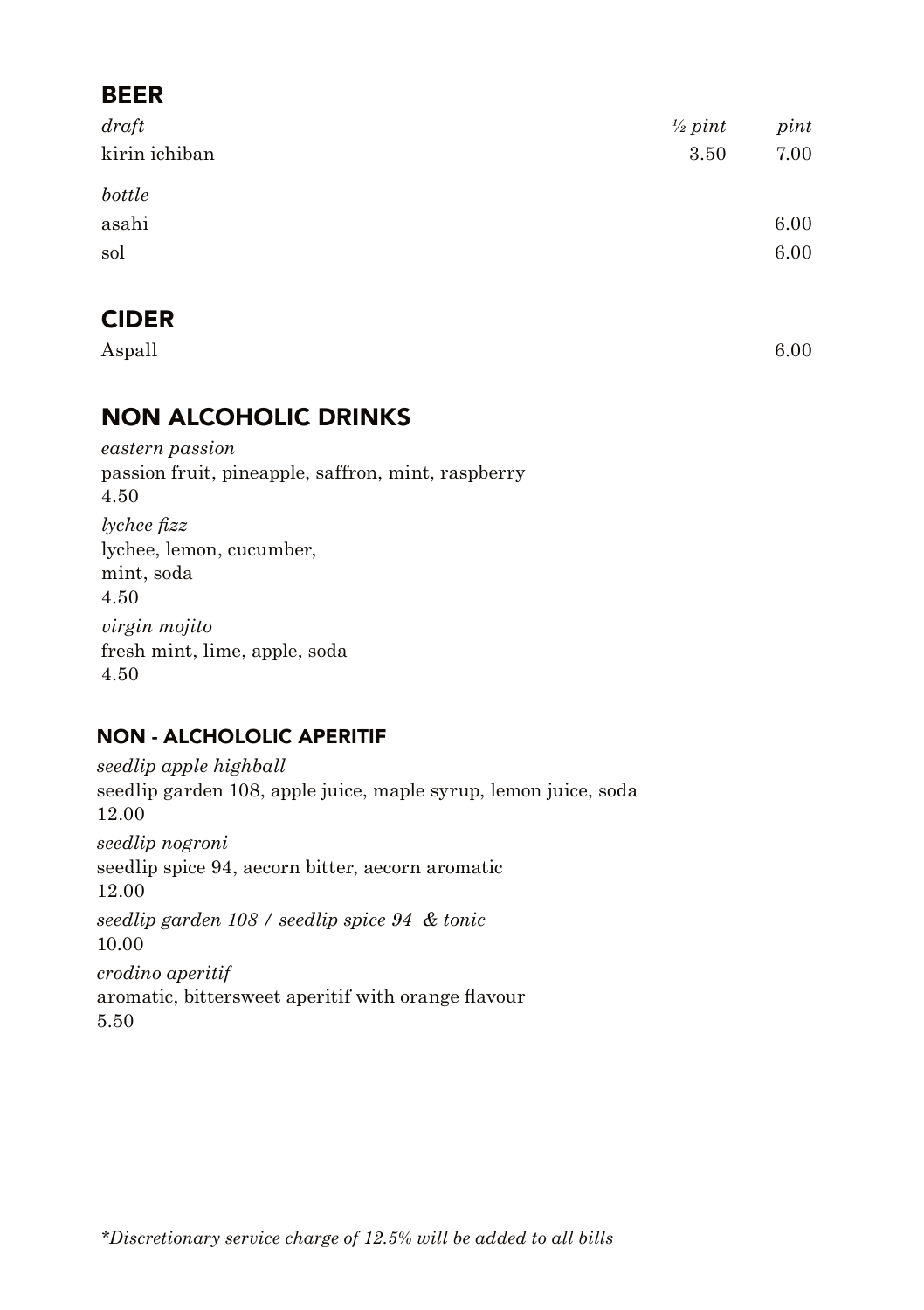| <b>RUM</b>                      | 50ml  |
|---------------------------------|-------|
| angostura 1919                  | 13.00 |
| appleton reserve 8yo            | 9.00  |
| appleton estate signature blend | 10.00 |
| appleton estate 12yo            | 11.00 |
| appleton estate 21 yo           | 30.00 |
| bacardi carta blanca            | 10.00 |
| bacardi carta negra             | 10.00 |
| bacardi cuatro                  | 10.00 |
| bacardi 8yo                     | 10.00 |
| <i>diplomatico reserva</i>      | 12.00 |
| el dorado 15yo                  | 14.00 |
| goslings black seal             | 11.00 |
| havana 7yo                      | 10.00 |
| koko kanu                       | 10.00 |
| kraken                          | 10.00 |
| plantation 5yo                  | 9.00  |
| <i>pampero anniversary</i>      | 15.00 |
| pusser's navy rum               | 16.00 |
| wray & nephew                   | 10.00 |
| zacapa 23 yo                    | 18.00 |
| zacapa xo                       | 50.00 |

| <b>VODKA</b>        | 50ml  |
|---------------------|-------|
| babicka             | 10.00 |
| belvedere           | 12.00 |
| finlandia           | 10.00 |
| grey goose citron   | 11.00 |
| grey goose l'orange | 11.00 |
| grey goose original | 11.00 |
| konik's tail        | 11.00 |
| stolichnaya elite   | 14.00 |
| tito's              | 10.00 |
| zubrowka            | 10.00 |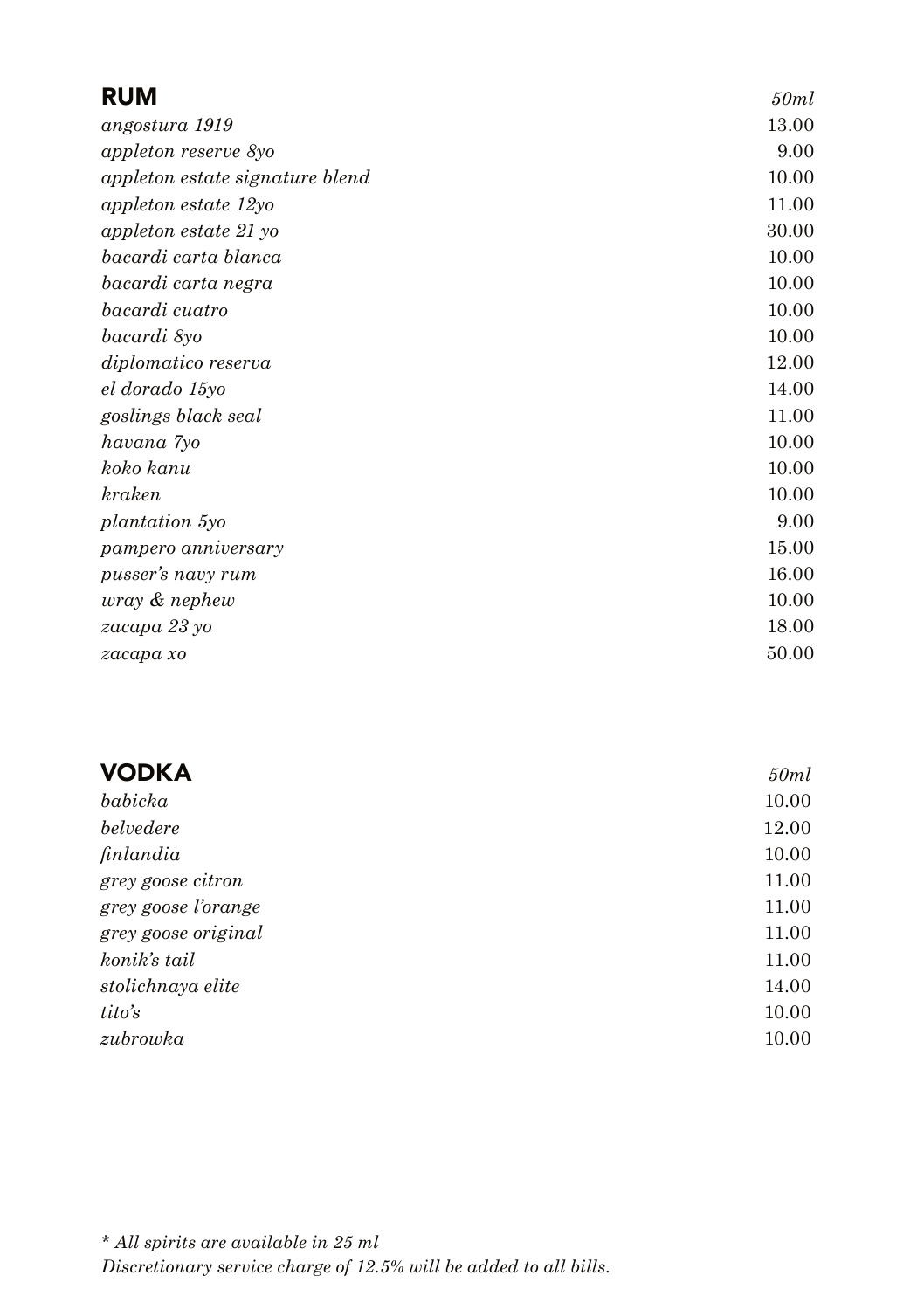| <b>SAKE</b>                                                                                                                                                                                                      | 200ml | bottle         |
|------------------------------------------------------------------------------------------------------------------------------------------------------------------------------------------------------------------|-------|----------------|
| <b>JAPANESE LIQUEURS</b>                                                                                                                                                                                         |       |                |
| Suitable for aperitifs, these liqueurs are made from Yuzu and Umeshu fruits                                                                                                                                      |       |                |
| nakashima yuzushu (lemon) 50ml<br>ozeki kanjyuku umeshu (plum) 50ml                                                                                                                                              |       | 5.50<br>5.50   |
| <b>NIGORI</b><br>Nigori (meaning cloudy) contains some of the solid rice particles used during the sake<br>brewing process, making the sake sweeter and more dense. Best served chilled<br>sayuri junmai (300ml) |       | 25.00          |
| <b>HONJOZO</b><br>Honjozo has a small amount of distilled pure alcohol added to smoothen & lighten the<br>flavour. Best served at room temperature or warm                                                       |       |                |
| ozeki karatamba (720ml)                                                                                                                                                                                          | 15.00 | 45.00          |
| <b>JUNMAI</b><br>Refers to pure sake, no extra ingredients or brewers' alchohol added.<br>Enjoy chilled or room temperature                                                                                      |       |                |
| choryo shuzo sawa sawa sparkling (250ml)<br>echigo koshi no happo (300ml)                                                                                                                                        |       | 15.00<br>20.00 |
|                                                                                                                                                                                                                  |       |                |

### JUNMAI GINJO/JUNMAI DAIGINJO\*

This sake is much more delicate, lighter but with a more complex flavour profile than the above. The rice has had the outer 40%-50% of the grains polished away, making a superior sake. Best enjoyed chilled

*hakutsuru namachozoushu (300ml)* 15.00

| tamano hikari super premium* (500ml)   | 50.00 |
|----------------------------------------|-------|
| takasago taisetsu junmai ginjo (300ml) | 25.00 |

| <b>BRANDY</b>        | 50ml  |
|----------------------|-------|
| armagnac 10yr        | 8.50  |
| armagnac 20yr        | 16.00 |
| hennesy xo           | 35.00 |
| <i>isabel regina</i> | 10.50 |
| courvoisier xo       | 30.00 |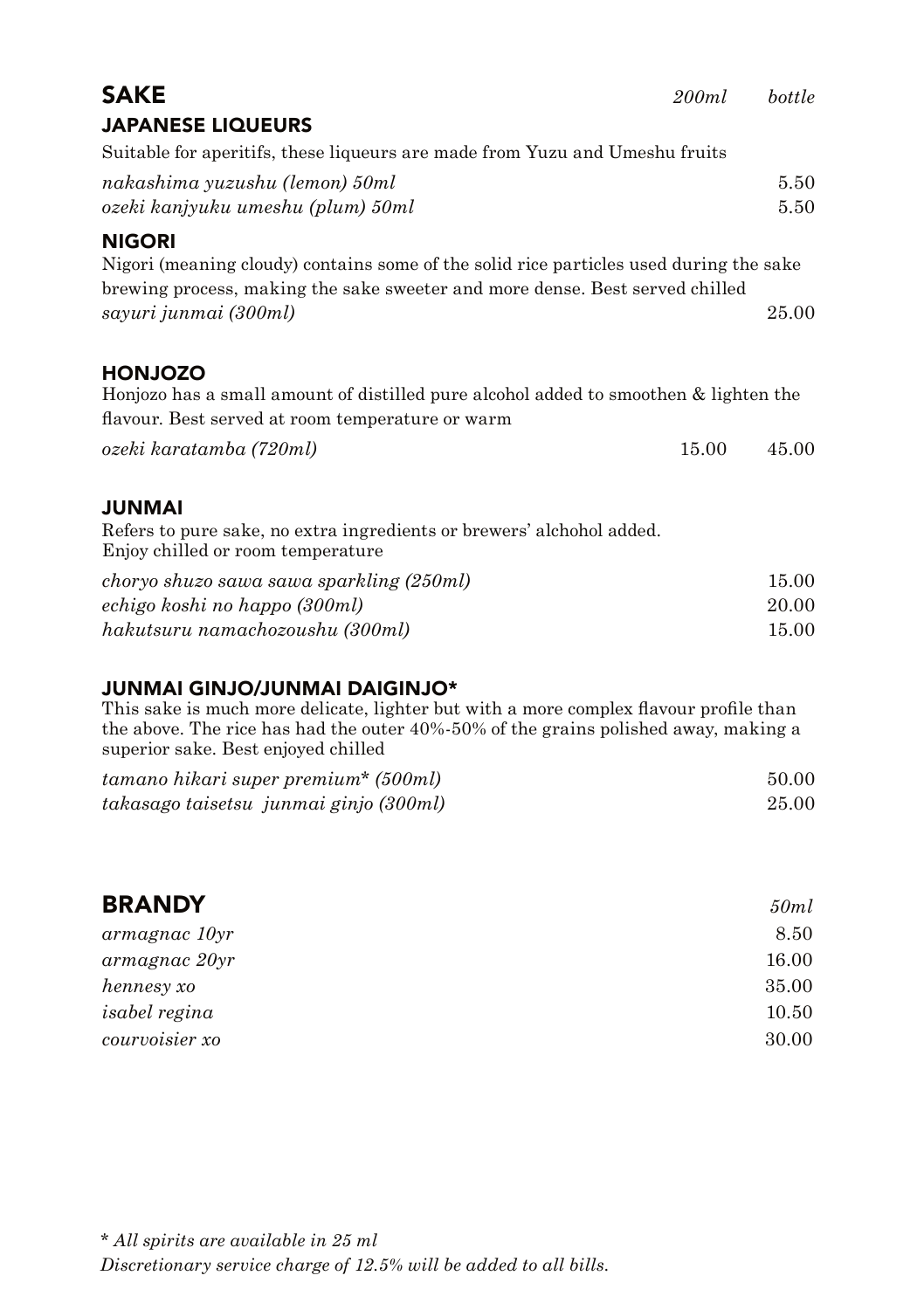| <b>FIZZ</b>                                                         | 125ml | bottle | magnum |
|---------------------------------------------------------------------|-------|--------|--------|
| <i>n.v.</i> prosecco extra dry biologico<br>valdobbiadene superiore | 8.00  | 42.00  |        |
| $n.v.$ billecart brut                                               | 15.00 | 80.00  | 140.00 |
| $n.v.$ billecart-salmon rose                                        |       | 100.00 |        |
| $n.v.$ bollinger                                                    |       | 110.00 |        |
| $2012$ pol roger                                                    |       | 130.00 |        |
| $2010$ dom perignon                                                 |       | 200.00 |        |
|                                                                     |       |        |        |

# WINE BY THE GLASS

| White                                                        | 175ml | 250ml |
|--------------------------------------------------------------|-------|-------|
| 2020 les boules, blanc, vin de france                        | 7.00  | 9.50  |
| 2020 andrea di pec, pinot grigio, venezia, <i>italy</i>      | 8.00  | 11.00 |
| 2020 gerard bertrand, picpoul de pinet, <i>france</i>        | 10.00 | 13.00 |
| 2020 saint clair, sauvignon blanc, new zealand               | 11.00 | 15.00 |
| 2019 domaine botti, saint veran, burgundy, <i>france</i>     | 11.00 | 15.00 |
| 2019 michele chiarlo, gavi di gavi, piedmont, <i>italy</i>   | 12.00 | 16.00 |
| Rose                                                         |       |       |
| 2020 chateau de l'aumerade, cotes de provence, <i>france</i> | 9.50  | 14.00 |
| 2021 whispering angel, chateau d'esclans, provence, france   | 13.75 | 18.50 |
| Red                                                          |       |       |
| 2020 les boules, red, vin de france                          | 7.00  | 9.50  |
| 2020 san marzano, il pumo, primitivo, <i>italy</i>           | 7.50  | 10.00 |
| 2019 dona paula, malbec, <i>argentina</i>                    | 8.00  | 10.00 |
| $2017$ bodegas martínez, lanzado, rioja, spain               | 9.00  | 12.00 |
| 2018 saint clair, tuatara bay pinot noir, new zealand        | 11.00 | 14.50 |
| $2017$ larry cherubino, mid of everywhere shiraz, aus        | 11.50 | 15.50 |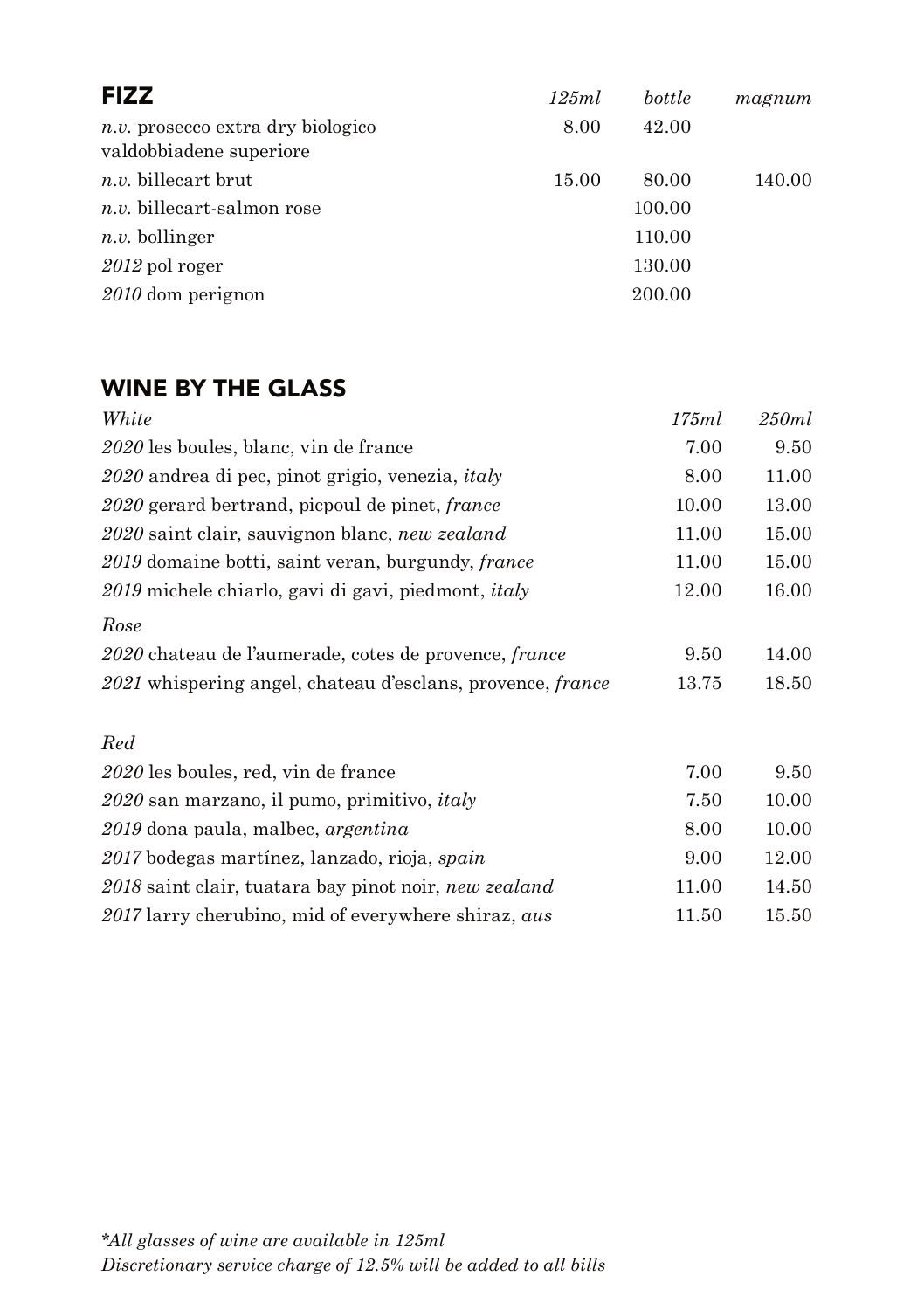| WHITE                                                                   |        |
|-------------------------------------------------------------------------|--------|
| crisp & fresh                                                           | 750ml  |
| 2020 les boules, blanc, vin de france                                   | 27.00  |
| 2020 andrea di pec, pinot grigio venezia, italy                         | 32.00  |
| 2020 mesta, organic verdejo, spain                                      | 34.00  |
| 2020 gerard bertrand, picpoul de pinet, france                          | 38.00  |
| 2020 domaine de la villaudiere, sancerre, loire, france                 | 48.00  |
| 2020 chateau de tracy, poully-fume, loire, france                       | 65.00  |
| aromatic & fruity                                                       | 750ml  |
| 2021 vina edmara, viognier, <i>chile</i>                                | 27.00  |
| 2020 saint clair, sauvignon blanc, new zealand                          | 42.00  |
| 2020 weingut rabl, gruner veltliner langenlois, kamptal, <i>austria</i> | 43.00  |
| 2019 dopff au moulin, gewurztraminer, alsace, <i>france</i>             | 44.00  |
| 2020 schloss johannisberg, riesling qba yellow seal, germany            | 55.00  |
| 2020 gaia wines, wild ferment assyrtiko, santorini, greece              | 60.00  |
| 2019 tramin, nussbaumer gerwurtztraminer, italy                         | 65.00  |
| rich & rounded                                                          | 750ml  |
| 2021 ernst gouws & co, chenin blanc, western cape, south africa         | 32.00  |
| 2019 domaine botti, saint veran, burgundy, france                       | 44.00  |
| 2020 larry cherubino, hen & chicken chardonnay, <i>australia</i>        | 44.00  |
| 2019 michele chiarlo, gavi de gavi, roverto, piedmont, italy            | 46.00  |
| 2020 poderi parpinello, vermentino di sardinia, <i>italy</i>            | 44.00  |
| 2020 ktima gerovassiliou, chardonnay, greece                            | 45.00  |
| 2019 raymond vineyards, chardonnay, california, usa                     | 50.00  |
| 2019 domaine jean goulley, chablis, france                              | 55.00  |
| 2020 domaine courbis, saint joseph blanc, rhone, france                 | 60.00  |
| 2018 domaine rene monnier, meursault le limozin, france                 | 100.00 |
| 2017 domaine georges vernay, condrieu terraces de l'empire, france      | 140.00 |
| <b>ROSE</b>                                                             | 750ml  |
| 2020 gerard bertrand, 6eme rose languedoc roussillon, france            | 28.00  |
| 2020 chateau de l'aumerade cotes de provence, france                    | 41.00  |
| 2021 whispering angel, chateau d'esclans, provence, france              | 55.00  |
| <b>DESSERT</b>                                                          | 375ml  |
| 2008 domaine de coyeux, muscat de beaumes de venise, <i>france</i>      | 32.00  |
| 2015 quady, essensia orange muscat, usa                                 | 39.00  |
| 2014 chateau de sudiraut, castelnau de sauduiraut sauternes, france     | 42.00  |
| 2016 saint clair, awatere reserve noble reisling, $nz$                  | 45.00  |
|                                                                         |        |